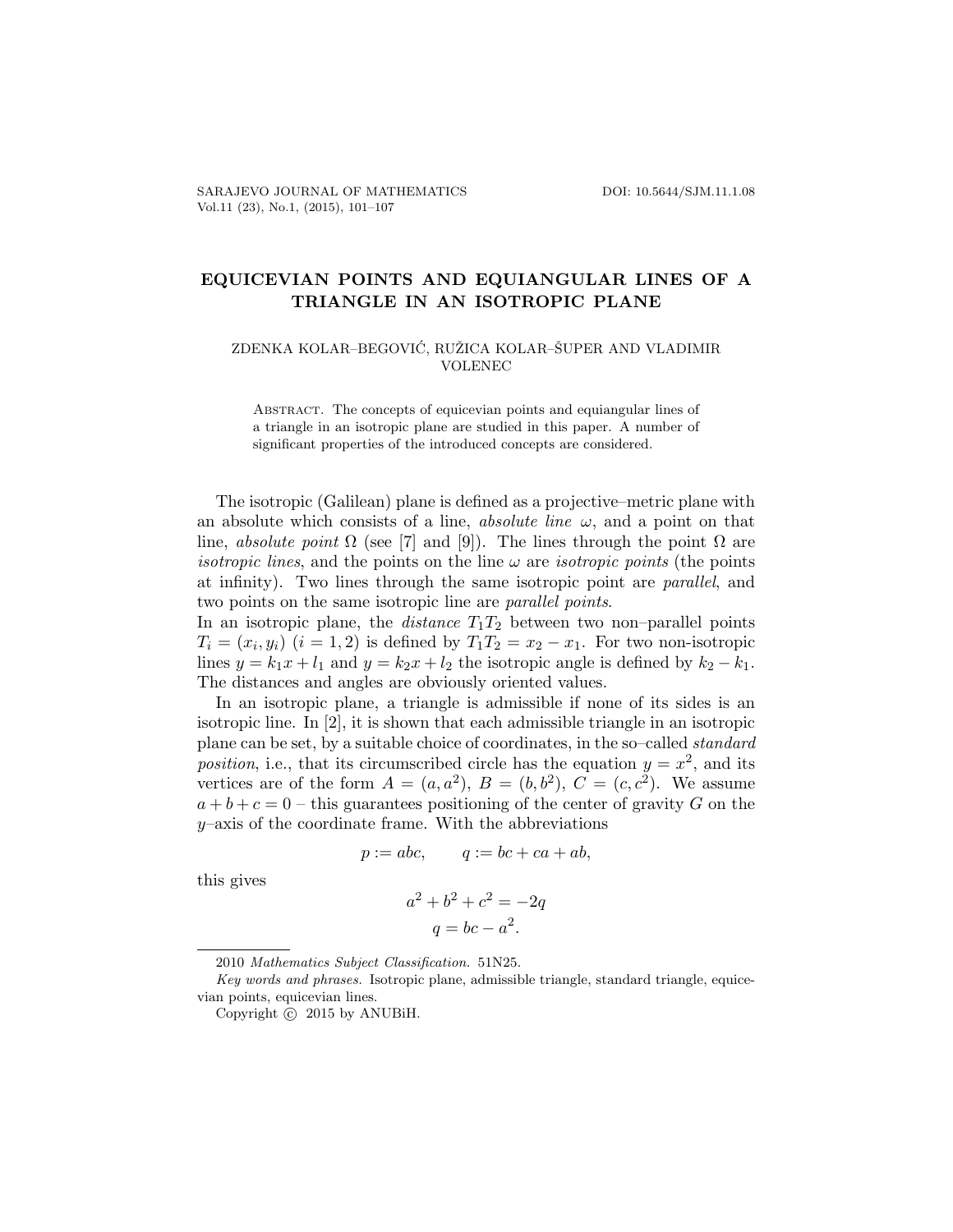The point T, such that points  $D = AT \cap BC$ ,  $E = BT \cap CA$ ,  $F = CT \cap AB$ satisfy the equations

$$
AD = BE = CF = t, \qquad (t \neq 0), \tag{1}
$$

will be called an *equicevian point* of the triangle ABC.

In Euclidean geometry, equicevian points are considered by Brocard [1], Neuberg [4] and Pounder [5].

Now, we will consider equicevian points of an admissible triangle in an isotropic plane.

Theorem 1. Each admissible triangle of the isotropic plane has two equicevian points. The equicevian points of a standard triangle ABC are of the form

$$
T = \left(\frac{2}{3}t, \frac{3p}{t} - \frac{2}{3}q\right),\tag{2}
$$

where

$$
t = \pm \sqrt{-3q}.\tag{3}
$$

*Proof.* Because of (1), the abscissa of the point D is  $a + t$  and we get

$$
\frac{BD}{CD} = \frac{t+a-b}{t+a-c},
$$

and similarly,

$$
\frac{CE}{AE} = \frac{t+b-c}{t+b-a}, \quad \frac{AF}{BF} = \frac{t+c-a}{t+c-b}.
$$

According to Ceva's theorem that also holds in isotropic geometry because of its affine character, the lines  $AD, BE, CF$  pass through the point T if and only if  $BD \cdot CE \cdot AF + CD \cdot AE \cdot BF = 0$ , i.e.,

$$
(t + a - b) \cdot (t + b - c) \cdot (t + c - a) + (t + a - c) \cdot (t + b - a) \cdot (t + c - b) = 0.
$$

This condition can also be written in the form

$$
2t3 + 2t[(c-a)(a-b) + (a-b)(b-c) + (b-c)(c-a)] = 0,
$$

i.e.,  $2t^3 + 6qt = 0$ , since the expression enclosed in square brackets is equal to

$$
bc + ca + ab - (a2 + b2 + c2) = q - (-2q) = 3q.
$$

As  $t \neq 0$ , we have  $t^2 + 3q = 0$ , which leads to (3). The line BC has the equation  $y = -ax - bc$ , and for the ordinate of the point D with the abscissa  $a + t$  we get the value

$$
-a(a + t) - bc = -at - (bc - q) - bc = -at + q - 2bc.
$$

Therefore,

$$
D = (a + t, q - 2bc - at). \tag{4}
$$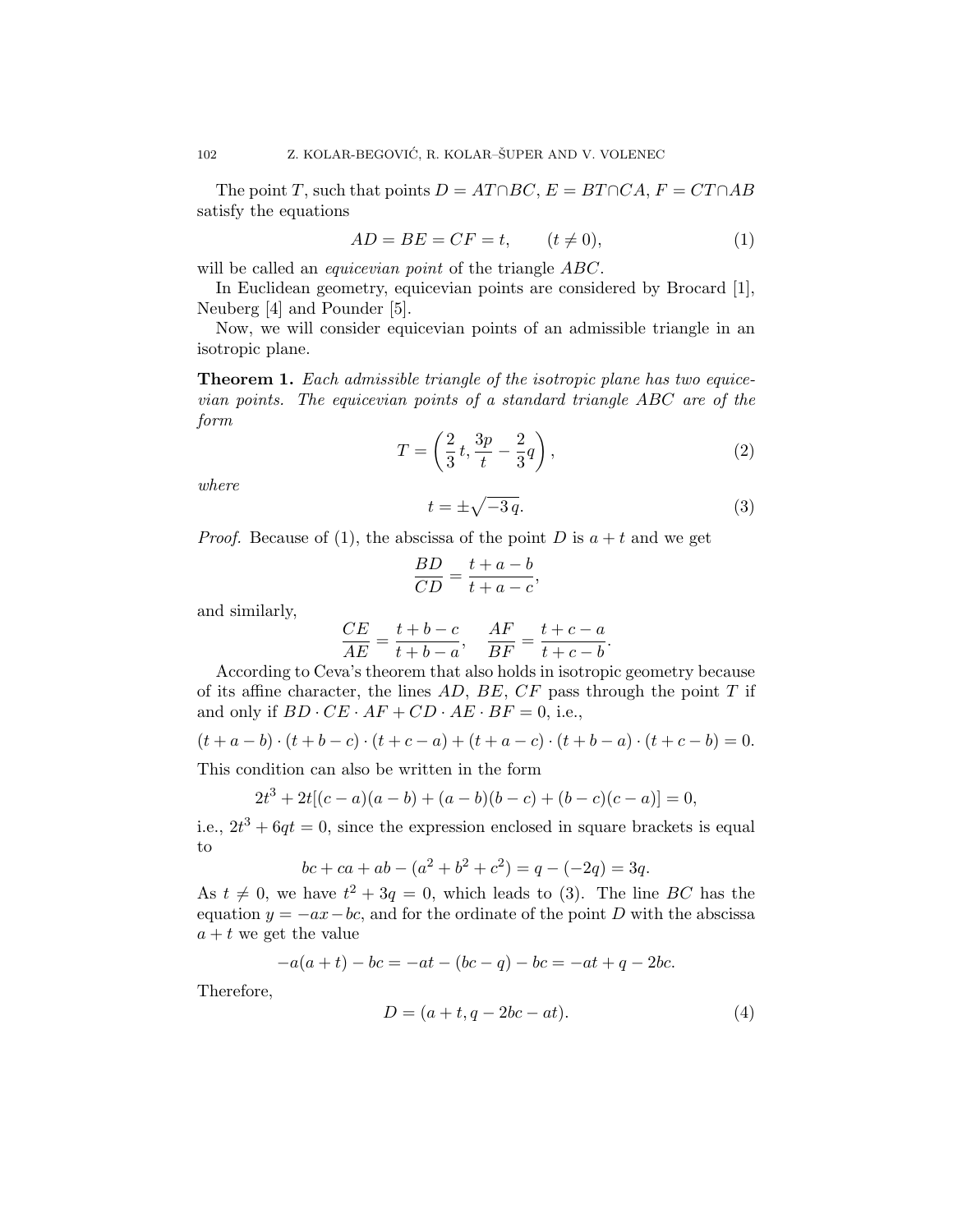Because of

$$
(2q - 3bc - at)a + 2a^2t + 3p - 2aq = a^2t,
$$

 $(2q - 3bc - at)(a + t) + 2a^2t + 3p - 2aq = t(a^2 + 2q - 3bc - at) = t(q - 2bc - at),$ the points  $A = (a, a^2)$  and D from (4) lie on the line with the equation

$$
ty = (2q - 3bc - at)x + 2a^2t + 3p - 2aq,
$$
\n(5)

and therefore it is the line  $AD$ . The point T from (2) also lies on this line. Indeed, owing to  $t^2 = -3q$ , we obtain

$$
(2q - 3bc - at) \cdot \frac{2}{3}t + 2a^2t + 3p - 2aq
$$
  
=  $\frac{4}{3}qt + 2(a^2 - bc)t - 2a\left(\frac{t^2}{3} + q\right) + 3p = \frac{4}{3}qt - 2qt + 3p = t\left(\frac{3p}{t} - \frac{2}{3}q\right)$ .

Two equicevian points from Theorem 1 can be written in the form

$$
T_1 = \left(\frac{2}{3}t, \frac{3p}{t} - \frac{2}{3}q\right), \quad T_2 = \left(-\frac{2}{3}t, -\frac{3p}{t} - \frac{2}{3}q\right),\tag{6}
$$

where t achieves one of the values from  $(3)$ ; it does not matter which one. The point  $G = \left(0, -\frac{2}{3}\right)$  $\frac{2}{3}q$ ) is the midpoint of the points  $T_1$  and  $T_2$  from (6), and we obtain the following.

Theorem 2. The equicevian points of an admissible triangle of the isotropic plane are symmetrical with respect to its centroid.

**Theorem 3.** In addition to  $(1)$ , an equicevian point  $T$  of the admissible triangle ABC of the isotropic plane, with the cevians AD, BE, CF, satisfies the equalities

$$
AT + BT + CT = 2t, TD + TE + TF = t, AT + BT + CT = 2(TD + TE + TF).
$$
\n
$$
(7)
$$

*Proof.* From (2) and (4) we immediately obtain the equalities  $AT = \frac{2}{3}$  $rac{2}{3}t - a$ ,  $TD = \frac{1}{3}$  $\frac{1}{3}t + a$  which, with analogous equalities for the other two cevians, owing to  $a + b + c = 0$ , which proves equalities (7).

This theorem is analogous to the Euclidean result of Sastry [8].

According to [6], the circumscribed Steiner ellipse of the triangle ABC has the equation

$$
q^2x^2 - 9pxy - 3qy^2 - 6pqx - 4q^2y + 9p^2 = 0.
$$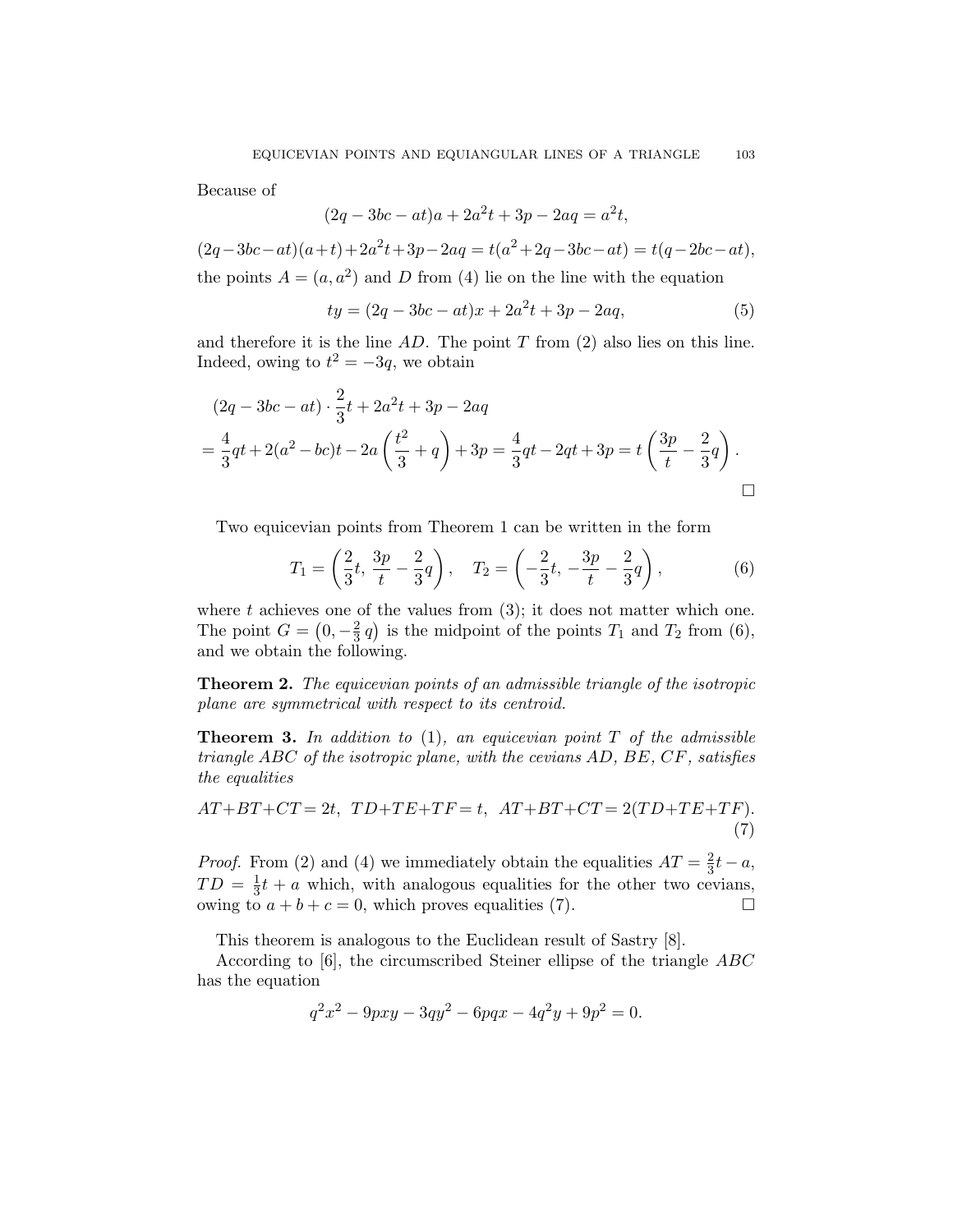If we put  $x=\frac{2}{3}$  $\frac{2}{3}t$  in this equation, where  $t^2 = -3q$ , then after division by  $-3q$ , since

$$
-\frac{3p^2}{q} = \frac{p^2t^2}{q^2},
$$

we get the equation

$$
\frac{4}{9}q^2 + \frac{2p}{q}ty + y^2 + \frac{4}{3}pt + \frac{4}{3}qy + \frac{p^2t^2}{q^2} = 0,
$$

i.e., the equation

$$
\left(y + \frac{pt}{q} + \frac{2}{3}q\right)^2 = 0
$$

with the double solution

$$
y = -\frac{pt}{q} - \frac{2}{3}q = \frac{3p}{t} - \frac{2}{3}q.
$$

This means that the isotropic lines  $x=\frac{2}{3}$  $\frac{2}{3}t$ , where t is given by (3), touch the circumscribed Steiner ellipse at the points  $T$  given by  $(2)$ , i.e., according to [6], these points are the foci of this ellipse. Therefore, we have proved the following.

Theorem 4. The equicevian points of an admissible triangle of the isotropic plane are the foci of its circumscribed Steiner ellipse and they lie on its Steiner axis.

The line T such that the points  $D' = \mathcal{T} \cap BC$ ,  $E' = \mathcal{T} \cap CA$ ,  $F' = \mathcal{T} \cap AB$ satisfy the equalities

$$
\angle(BC, AD') = \angle(CA, BE') = \angle(AB, CF') = \varphi \, (\text{with } \varphi \neq 0) \qquad (8)
$$

will be called an *equiangular line* of the triangle ABC.

Theorem 5. Each admissible triangle of the isotropic plane has two equiangular lines. The standard triangle ABC has the equiangular lines  $\mathcal{T}_1$  and  $\mathcal{T}_2$ given by the equations

$$
\mathcal{T}_i \quad \dots \quad y = -\frac{2}{3}tx - \frac{3p}{t} - \frac{q}{3} \quad (i = 1, 2), \tag{9}
$$

where the two values of  $t$  are given by formula  $(3)$ .

*Proof.* Because of (8), the line  $AD'$  has slope  $\varphi - a$ , and its equation is

$$
y = (\varphi - a)x - a\varphi + 2a^2 \tag{10}
$$

since the point  $A = (a, a^2)$  lies on line (10). From equation (10) and the equation  $y = -ax - bc$  of the line BC for the abscissa x of the point D' we get the equation  $\varphi x = a\varphi - 2a^2 - bc$ , i.e.,  $\varphi x = a\varphi + 2q - 3bc$ , with the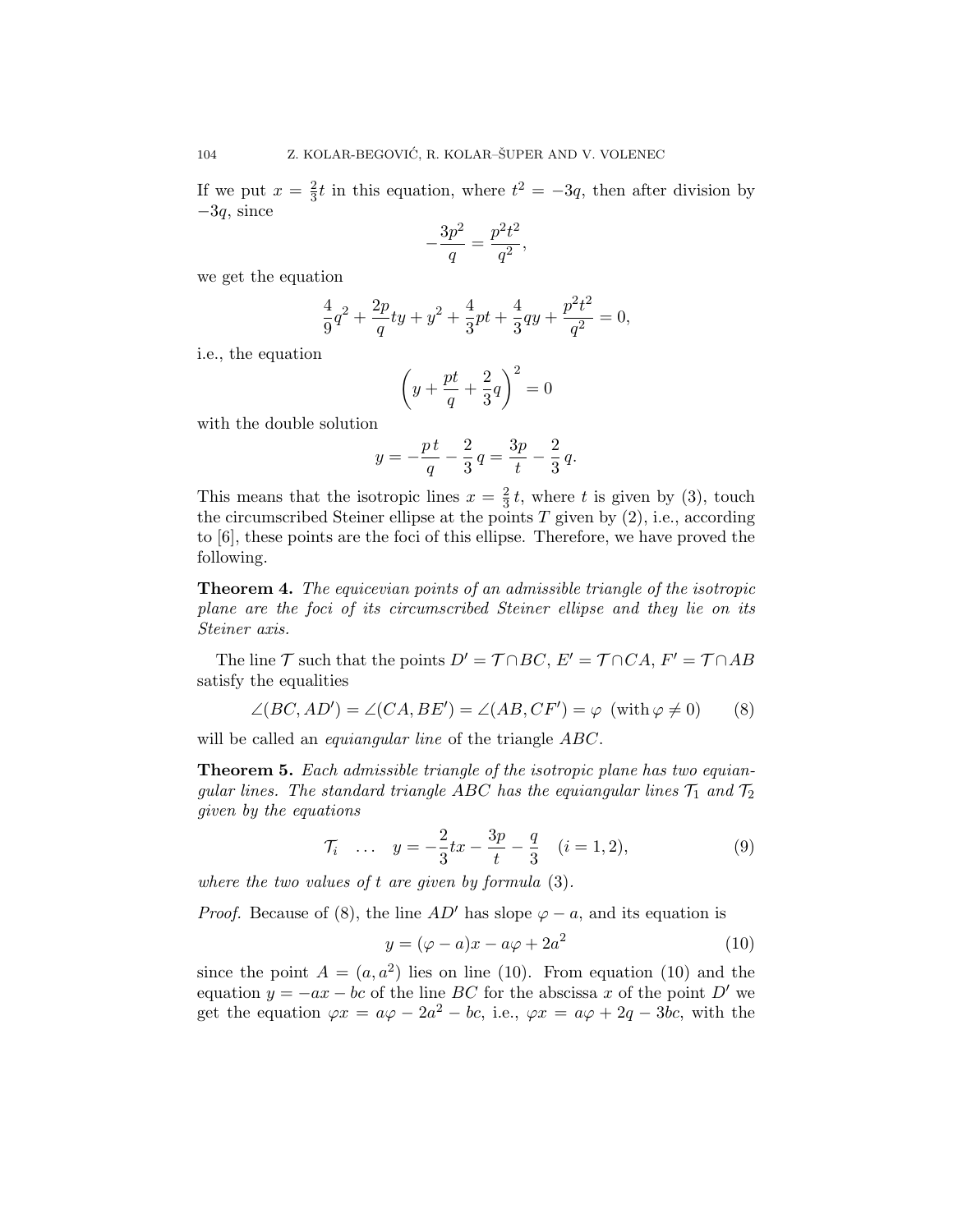solution  $x = a + \frac{1}{a}$  $\frac{1}{\varphi}(2q-3bc)$ . With this value for x from the equation of the line BC for the y ordinate of the point  $D'$  we obtain

$$
y = -a^{2} - \frac{a}{\varphi}(2q - 3bc) - bc = q - 2bc + \frac{1}{\varphi}(3p - aq).
$$

Therefore, the point  $D'$  is the first of the three analogous points

$$
D' = \left(a + \frac{1}{\varphi}(2q - 3bc), \ q - 2bc + \frac{1}{\varphi}(3p - 2aq)\right),
$$
  
\n
$$
E' = \left(b + \frac{1}{\varphi}(2q - 3ca), \ q - 2ca + \frac{1}{\varphi}(3p - 2bq)\right),
$$
  
\n
$$
F' = \left(c + \frac{1}{\varphi}(2q - 3ab), \ q - 2ab + \frac{1}{\varphi}(3p - 2cq)\right).
$$

The line  $D'E'$  has slope

$$
\frac{-2ca - \frac{1}{\varphi} \cdot 2bq + 2bc + \frac{1}{\varphi} \cdot 2aq}{b - \frac{1}{\varphi} \cdot 3ca - a + \frac{1}{\varphi} \cdot 3bc} = \frac{2\left(\frac{q}{\varphi} - c\right)(a - b)}{-\left(\frac{3c}{\varphi} + 1\right)(a - b)} = \frac{2\left(c - \frac{q}{\varphi}\right)}{1 + \frac{3c}{\varphi}} = \frac{2(c\varphi - q)}{\varphi + 3c},
$$

and analogously the line  $D'F'$  has slope

$$
\frac{2(b\varphi - q)}{\varphi + 3b}.
$$

Hence, the points  $D', E', F'$  lie on one line provided that  $(c\varphi - q)(\varphi + 3b) =$  $(b\varphi - q)(\varphi + 3c)$ , which can also be written in the form  $(c - b)(\varphi^2 + 3q) = 0$ . Therefore, this condition is  $\varphi^2 + 3q = 0$ , i.e., for example  $\varphi = -t$ , where t is given by (3). With these values, each of the two obtained lines have slope

$$
\frac{2(-ct-q)}{-t+3c} = \frac{2ct+\frac{2}{3}\cdot 3q}{t-3c} = \frac{2ct-\frac{2}{3}t^2}{t-3c} = -\frac{2}{3}t.
$$

Now it remains to show that the point

$$
D' = \left(a - \frac{1}{t}(2q - 3bc), \ q - 2bc + \frac{1}{t}(2aq - 3p)\right)
$$

lies on line (9). Since  $-\frac{t}{2}$  $\frac{t}{3} = \frac{q}{t}$  $\frac{q}{t}$ , we obtain

$$
-\frac{2}{3}t\left[a-\frac{1}{t}(2q-3bc)\right]-\frac{3p}{t}-\frac{q}{3}
$$
  
=\frac{2aq}{t}+\frac{2}{3}(2q-3bc)-\frac{3p}{t}-\frac{q}{3}=q-2bc+\frac{1}{t}(2aq-3p).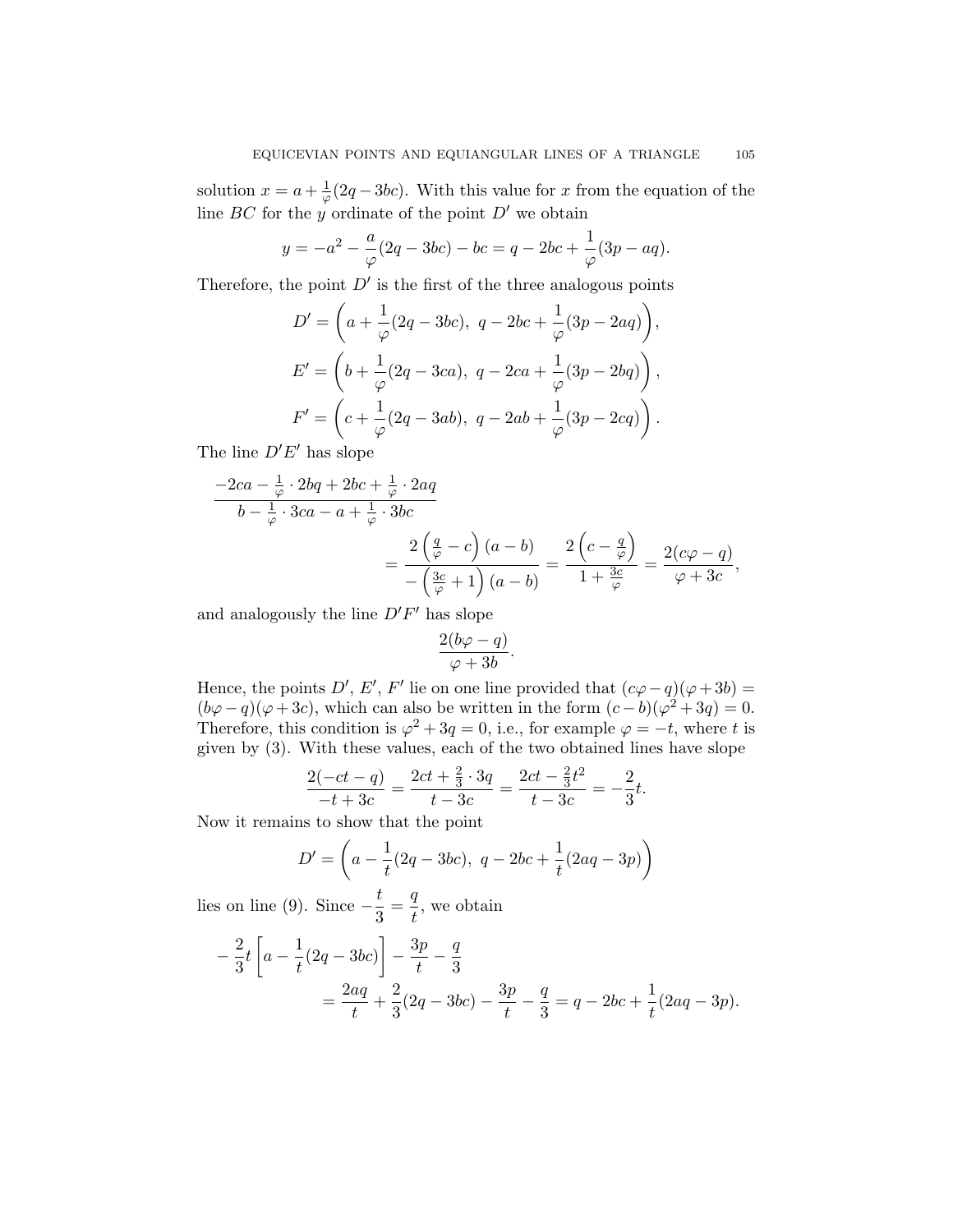The equations of the lines  $\mathcal{T}_1$  and  $\mathcal{T}_2$  can be written in the form

$$
y = -\frac{2}{3}tx - \frac{3p}{t} - \frac{q}{3}, \quad y = \frac{2}{3}tx + \frac{3p}{t} - \frac{q}{3},\tag{11}
$$

where t achieves one of the values in  $(3)$ . A bisector of the lines in  $(11)$  has the equation  $y = -\frac{q}{3}$  $\frac{q}{3}$ , and this is, by [2], the equation of the orthic axis of the triangle ABC, and we have:

Theorem 6. The equiangular lines of an admissible triangle of the isotropic plane are symmetrical with respect to its orthic axis.

**Theorem 7.** In addition to (8), for the equiangular line  $\mathcal T$  of an admissible triangle ABC of the isotropic plane and its intersections  $D', E', F'$  with the lines BC, CA, AB, the following equalities hold:

$$
\angle (BC, \mathcal{T}) + \angle (CA, \mathcal{T}) + \angle (AB, \mathcal{T}) = 2\varphi,
$$
  

$$
\angle (\mathcal{T}, AD') + \angle (\mathcal{T}, BE') + \angle (\mathcal{T}, CF') = \varphi,
$$
 (12)

 $\angle (BC, \mathcal{T}) + \angle (CA, \mathcal{T}) + \angle (AB, \mathcal{T}) = 2[\angle (\mathcal{T}, AD') + \angle (\mathcal{T}, BE') + \angle (\mathcal{T}, CF')].$ 

*Proof.* The lines  $BC, \mathcal{T}$  and  $AD'$  have slopes  $-a, \frac{2}{3}$  $\frac{2}{3}\varphi$ ,  $\varphi - a$ , so for example

$$
\angle(BC, \mathcal{T}) = \frac{2}{3}\varphi + a, \qquad \angle(\mathcal{T}, AD') = \frac{\varphi}{3} - a.
$$

With analogous equalities

$$
\angle(CA, \mathcal{T}) = \frac{2}{3}\varphi + b, \quad \angle(AB, \mathcal{T}) = \frac{2}{3}\varphi + c,
$$
  

$$
\angle(\mathcal{T}, BE') = \frac{\varphi}{3} - b, \quad \angle(\mathcal{T}, CF') = \frac{\varphi}{3} - c,
$$

by addition, because of  $a + b + c = 0$ , equalities (12) follow.

According to (3), with  $y = -\frac{q}{3}$  $\frac{q}{3}$ , from (9) we get

$$
x = -\frac{9p}{2t^2} = \frac{9p}{6q} = \frac{3p}{2q}.
$$

Therefore, the point  $K = \left(\frac{3p}{2a}\right)$  $\frac{3p}{2q}, -\frac{q}{3}$  $\left(\frac{q}{3}\right)$  lies on the lines  $\mathcal{T}_1$  i  $\mathcal{T}_2$ , and the point K is, owing to [3], the symmedian center of the triangle  $ABC$ , i.e., we have the following.

Theorem 8. Equiangular lines of an admissible triangle of the isotropic plane meet at its symmedian center.